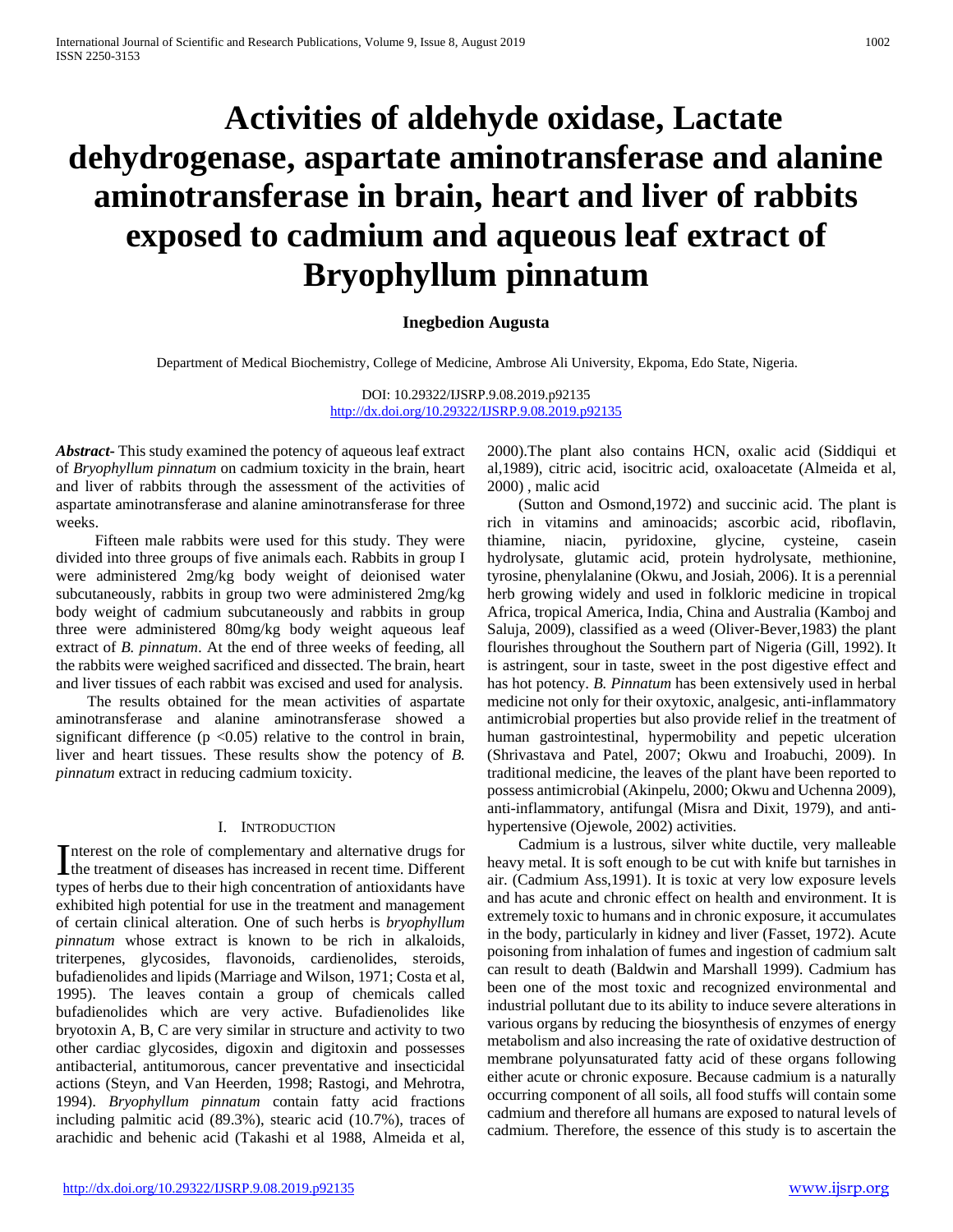potency of *bryophyllum pinnatum* extract on cadmium toxicity in various organs via the assessment of the activities of aspartate aminotransferase and alanine aminotransferase.

## II. MATERIALS AND METHODS.

## **EXPERIMENTAL ANIMALS**

Fifteen male Rabbits of  $1.31 \pm 0.05$ kg and about six to seven months old purchased from Aduwawa cattle market Benin-city, Edo-State, were used for this study. The rabbits were weighed and assigned comparable weights in all groups  $(\pm 0.05 \text{kg})$ . The animals were acclimatized with their respective diets for a period of one week after which the animals were weighed again and then divided into three groups of five (5) rabbits each: group 1, the control (N); and two test groups tagged cadmium group which is the group 2 (CD) and *Bryophyllum* group which is the group 3 (B). Rabbits in group I were administered 2mg/kg body weight of deionised water subcutaneously, rabbits in group two were administered 2mg/kg body weight of cadmium subcutaneously and rabbits in group three were administered 80mg/kg body weight aqueous leaf extract of *B. pinnatum* subcutaneously**.** The rabbit were fed with pellet finishers from Top feeds and tap water supplied by Uniben water board. The weights of the animals were taken at the end of every week for the period of three weeks and on the day the animal were sacrificed. The cages housing the rabbits were kept in an environment with free supply of air and light. Water and feed were changed daily.

## **PREPARATION OF BRYOPHYLLIUM PINNATUM EXTRACT**

 The leaves of *Bryophyllum pinnatum* were obtained from Santua garden, Ugbowo, Benin City, Edo state and identified at botany department, Ambrose Ali University, Ekpoma. They were washed with distilled water to remove dust and other particles and allowed to dry for about ten minutes. The leaves were blended into paste without adding water. Thereafter, 4 g of the paste was dissolved in 20 ml of distilled water to give *Bryophyllum pinnatum* with 0.2 mg/ml concentration.

## **COLLECTION OF SAMPLE**

 At the end of three weeks of feeding, all the rabbits were weighed sacrificed and dissected. The liver, kidney and brain tissues of each rabbit was excised and kept separately in sample bottles (10ml) and then stored at  $-4^0C$  for analysis.

## **PREPARATION OF TISSUE SAMPLE**

 1g of the brain, heart and liver tissue was homogenized separately in 5ml of 0.9% normal saline for 10 seconds. The cytosolic fraction was obtained from the homogenate by successive centrifugation at 9000*g* for 20 min and 105,000*g* for 60 min. The supernatant was used as source of sample.

#### **Biochemical assay**

## ALANINE AMINO TRANSFERASE (ALT)

 PRINCIPLE: ALT was measured by monitoring the concentration of pyruvate hydrazone formed with 2,4 dinitrophenylhydrazine. The colour intensity was measured against the blank at 546nm (Reitman and frankel, 1957).

 METHOD: The blank and sample test tubes were set up in triplicates. To these were added 0.25ml buffer solution containing phosphate buffer, L- alanine and alpha ketoglutarate. The mixtures were thoroughly mixed and incubated for exactly 30minutes at 37°C and pH 7.4. Exactly 0.25ml of reagent containing 2,4dinitrophenylhydrazine was later added to all tubes while 0.25ml of sample was added to sample blank tube. These tubes were mixed thoroughly and allowed to stand for exactly 20 minutes at 20°C to 25°C. Exactly 0.025ml of sodium hydroxide solution was then added to all tubes and mixed. The absorbance was read against the blank after 5 minutes at 546nm.

### ASPARTATE AMINO TRANSFERASE

 PRINCIPLE: Aspartate amino tranferase was assayed spectrophotometrically in a coupled reaction with malate dehydrogenase in the presence of NADH (Karmen et al,1955, Amador and Wacker, 1963). The reagent mixture contained 134mM of aspartate, 5.64mM of 2-oxoglutarate, 0.24 mM of NADH, 5u/ml of lactate dehydrogenase, 1.25u/ml of malate dehydrogenase and 50mM of phosphate buffer at pH 7.4 The enzyme was diluted by dissolving the enzyme at a concentration of 1mg/ml in 0.1 M potassium phosphate of pH 7.4. and then diluted further in the buffer to a concentration of 0.05 to 0.25 u/ml. METHOD: The spectrophotometer was adjusted to 340nm at 25°C. Exactly 2.9ml of the reagent mixture was put into cuvettte and incubated for four minutes. To this, 0.1ml of the appropriately diluted enzyme was added at zero time and the decrease in absorbance at 340nm for five minutes was recorded.

# CALCULATION

 Change in absorbance at 340nm/minute \_\_\_\_\_\_\_\_\_\_\_\_\_\_\_\_\_\_\_\_\_\_\_\_\_\_\_\_\_\_\_\_\_\_\_

62 x mg enzyme in reaction mixture

### III. STATISTICAL ANALYSIS

Statistical analysis was carried out using the mean, standard deviation and standard error of mean respectively. The data obtained were subjected to analysis of variance (ANOVA). The mean differences were separated by Duncan's multiple range test at 0.05 level of significance (Sokal and Rohlf, 1969).

### IV. RESULTS

 Results are as presented in table 1. Results showed that *B. pinnatum* significantly (P<0.05) increased the activities of aspartate aminotransferase and alanine aminotransferase when compared with the control in brain, liver and heart tissues.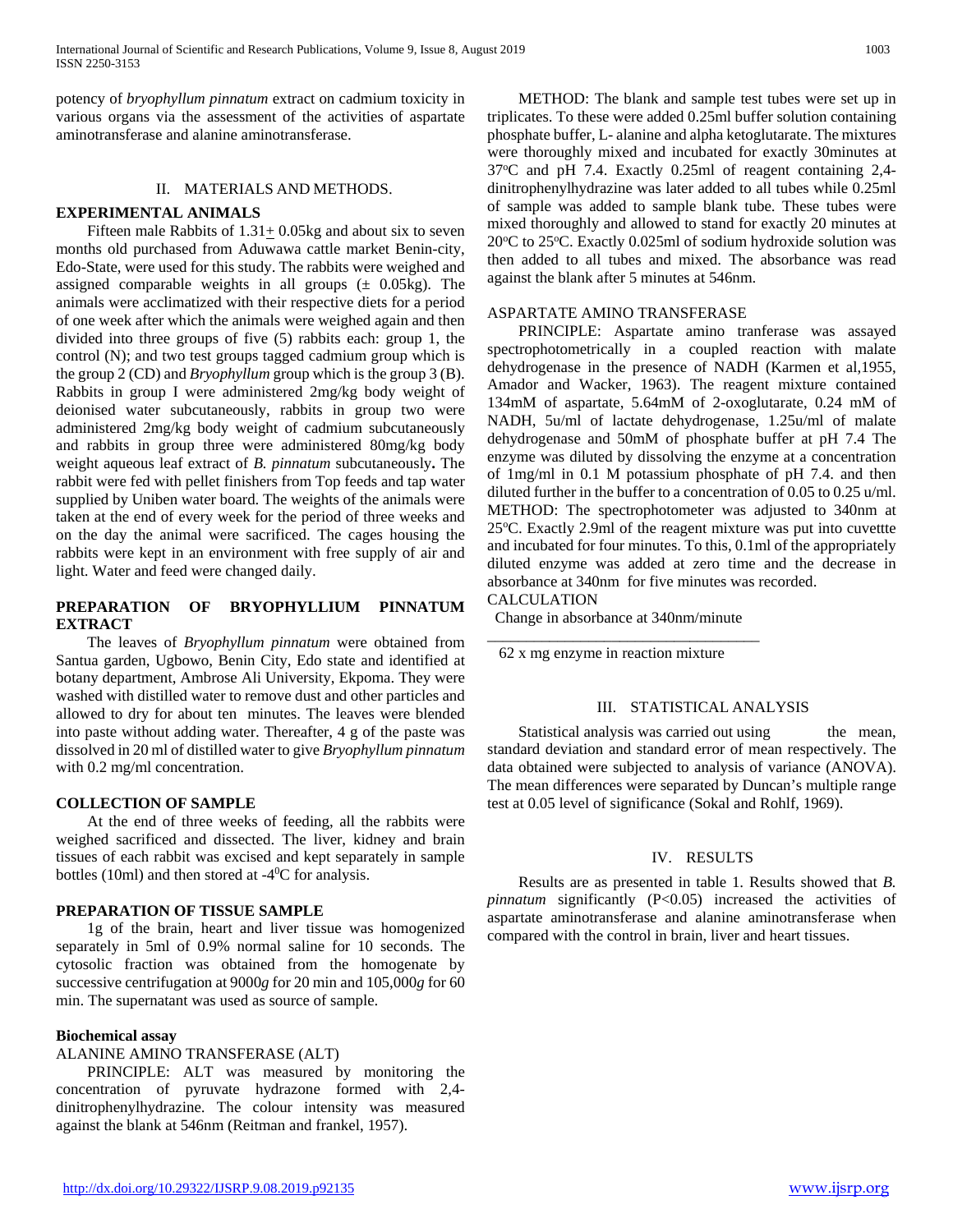| <b>Tissue</b> | <b>Groups</b>      | <b>Aspartate</b><br>aminotransferase<br>(u/l) | <b>Alanine</b><br>aminotransferase<br>(u/l) |
|---------------|--------------------|-----------------------------------------------|---------------------------------------------|
| <b>BRAIN</b>  | <b>Control</b>     | $16.60 \pm 1.12$                              | $32.60 + 6.31$                              |
|               | Cadmium            | $15.40 + 0.60$                                | $31.00 + 9.95$                              |
|               | <b>Bryophyllum</b> | $17.80 + 1.74$                                | $45.20 + 3.88$                              |
| <b>HEART</b>  | <b>Control</b>     | $49.73 + 14.19$                               | $35.00 + .87$                               |
|               | Cadmium            | $26.80 + 6.71$                                | $21.40 + 9.16$                              |
|               | <b>Bryophyllum</b> | $70.75 + 18.25$                               | $53.20 + 1.72$                              |
| Liver         | Control            | $42.00 + 6.81$                                | $6.00 + 1.16$                               |
|               | Cadmium            | $13.20 + 5.89$                                | $4.00 + 0.00$                               |
|               | <b>Bryophyllum</b> | 43.20+9.74                                    | $7.00 + 1.00$                               |

## **Table 1: The effect of cadmium and aqueous leaf extract of** *Bryophyllum pinnatum* **administration on the activities of aspartate aminotransferase and alanine aminotransferase in rabbits.**

## V. DISCUSSION

 Cadmium is extremely toxic to humans and in chronic exposure, it accumulates in the body, particularly in kidney and liver (Fasset, 1 972) and adversely affect the functions of these organs (Yang and Shu, 2015). Enzymes play vital roles in the existence and functioning of various organs and tissues. aspartate aminotransferase (AST) and alanine aminotransferase (ALT) are two widely used and well-established enzymes to detect diseases of the liver, heart, skeletal muscle, brain, and kidney as well as damage caused by toxicants to these organs (Lum, 1995). AST catalyzes the transfer of amino group of aspartic acid to αketoglutarate which eventually results in the formation of

oxaloacetic acid and glutamic acid respectively. ALT catalyzes the transfer of anamino group from alanine to alpha ketoglutarate to yield glutamate and pyruvate as a part of amino acid metabolism.

 Aspartate aminotransferase and alanine aminotransferase activities are used as indicators of hepatocyte damage. In earlier stages of liver damage, these enzymes of hepatocyte penetrate the cells and enter the blood stream (Kallies et al, 1964). In this present study, treatment of rabbits with cadmium significantly (P<0.05) decreased the activities of aspartate aminotransferase and alanine aminotransferase in the brain, heart and liver. The reduction in these enzymes may be due to oxidative injury in liver causing these enzymes to leak out of the liver into the blood. This is in agreement with report by Renugadevi, and Prabu who found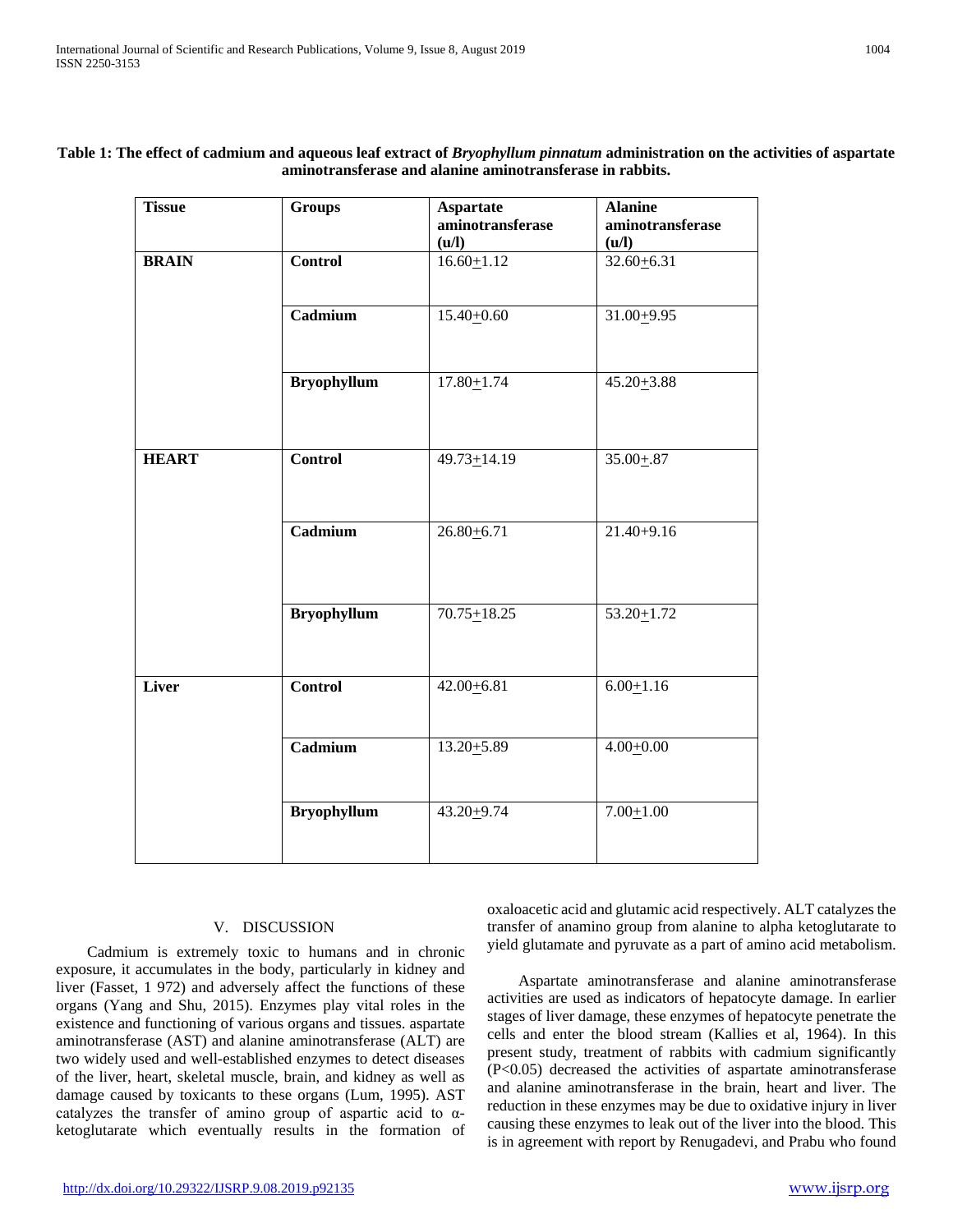that the levels of serum hepatospecific enzymes such as aspartate aminotransferase (AST), alanine aminotransferase (ALT), alkaline phosphatase (ALP), and the level of total bilirubin were significantly increased in cadmium treated rats. The decrease in the activities of these enzymes following the treatment of rabbits with cadmium was highest in the liver and least in the brain showing that the liver is most susceptible to cadmium damage compared to the heart and brain while the brain is the least susceptible.

Herbal medicine has been explored and proven to be effective in the management of health requirement locally and internationally (WHO, 2002).The activities of plant extracts in effecting any therapeutic or biological changes in ailing or diseased animals or living tissues are direct functions of the chemical constituents present in them after extraction (Ayinde and Agbakwuru, 2010).The extract of *bryophyllum pinnatum* is known to be rich in alkaloids, triterpenes, glycosides, flavonoids, cardienolides, steroids, bufadienolides and lipids (Marriage and Wilson, 1971; Costa et al, 1995). Which are known for their antioxidant activities. Therefore the finding from this study that *bryophyllum pinnatum* significantly (P<0.05) increased the activities of aspartate aminotransferase and alanine aminotransferase when compared with the control in brain, liver and heart tissues may be as a result of its rich phytochemicals which may have caused an increase in the activity of the antioxidant-defense system there by having a protective effect on hepatic tissues.Thus, the results suggest that *bryophyllum pinnatum* extract acts as a potent hepatoprotective agent against cadmium induced hepatotoxicity in rabbits.

#### **REFERENCES**

- [1] Akinpelu, D.A. (2000). Antimicrobial activity of Bryophyllumpinnatum leaves. Fitoterapia, 71:191-194.
- [2] Almeida, A.P. Da Silva, S.A.G. Souza, M.L.M. Lima, L.M.T.R. Rossi-Bergmann, B. Goncalves de Moraes, V.L. and. Costa. S.S (2000) Isolation and Chemicals analisis of a fatty acid fraction of Kalanchoe Pinnata with a potent lymphocyte suppressive activity. Planta Medica. 66: 134-137
- [3] Amador, E., Dorfman, L. E. and Wacker, W.E.C.(1963).biological assay, blood chemical analysis. Clin Chem, 9: 391, 1963.
- Ayinde, B.A. and Agbakwuru, U. (2010). Cytotoxic and growth inhibitory effects of the methanolextract of Struchium sparganophora Ktze (Asteraceae) leaves .Pharmacology Magazine. 6(24):293 -297.
- [5] Baldwin,D.R. and Marshall W.J. (1999).Heavy metal poisoning and its laboratory investigation.Ann. clin. Biochem. 36:267-300
- [6] Cadmium Association, London, UK and cadmium council, Greenwich, Connecticut, US(1991)."Technical Notes on Cadmium: Cadmium Production, Properties and Uses.
- [7] Costa, S. Jossang, A. andBodo. B. (1995). Propietes biologiques et phytochiie des Kalanchoe pinnata, Systematique ecophysiologie et phytochimie Paris: Karthala. 219-235
- [8] Fasset, D.W.(1972). Nitrates and nitrites toxicants occurring naturally in food. NAS/NRC.250
- [9] .Gill. L.S Ethno-medical uses of plant in Nigeria: UNIBEN Press. 46: (1992).
- [10] Kalleis, L; Hahn, A. and Roder, V.Z.(1964). Correlation between histological findings and serum transaminase values in chronic disease of the liver. Acta. Medical Scandinavika. 175:49-56
- [11] Kamboj A, Saluja AK.( 2009),Bryophyllum pinnatum (Lam.) Kurz.: Phytochemical and pharmacological profile : A review. Phcog Rev 3:364-74
- [12] Karmen, A.Wroblewski, F. La Due, J.S.(1955).Transaminase activity in human blood. J. Clin Invest. 34:126-131
- [13] Gifford Lum (1995). Low activities of aspartate and alanine aminotransferase: their significance in alcoholic liver disease. Laboratory nedicine 26(4):273-276
- [14] Marriage, P.B.and Wilson D.G.. (1971). Analysis of Organic acids of Bryophyllum pinnatum. Can. J. Biochem. 49: 282-295
- [15] Misra, S. and Dixit S.N. (1979). Antifungal activity of leaf extract of some higher plants. Acta Botanica Indica. 7: 147-150
- [16] Ojewole. J.A.O. (2002). Antihypertension properties of Bryophyllum pinnatum (Lam) (oken) leaf extracts. Am J. Hypert. 15(4): A34-A39
- [17] Okwu, D.E. and Iroabuchi, F. (2009).Phytochemical composition and biological activities of Uvaria chamae and clerodendoron splendens E.J.chem 6(2): 553-560
- [18] Okwu, D.E. and Josiah. C. (2006). Evaluation of the chemical composition of two Nigerian medicinal plants. African Journal of Biotechnology. 5(4): 357¬-361
- [19] Okwu, D.E. and Uchenna, N.F. (2009). Exotic multifaceted medicinal plants of drugs and pharmaceutical industries.African Journal of Biotechnology, 8 (25): 7271-7282.
- [20] Oliver-Bever. (1983).Medicinal plants in tropical west Africa III Antinfection therapy with higher plants. J. Ethnopharmacology. 9: 1-83
- [21] Rastogi, R.P.and Mehrotra. B.N.( 1994).Compendium of Indian Medicinal Plants. 5: 141-143
- [22] Reitman, S. and S. Frankel, (1957). A colorimetric method for the determination of serum glutamic oxalacetic and glutamic pyruvic transaminases. Am. J. Clin. Pathol., 28: 56-63.
- [23] Shrivastava, N. and Patel, T.(2007), clerodendrum and healthcare: An overview. Med. Aromat.plant Sci.Biotechnol. 1:142-150
- [24] Siddiqui, S. Faizi, S. Siddiqui, B.S. and Sultana. N. (1989). Triterpenoids and Phenanthrenes from leaves of Bryophyllum Pinnatum. Phytochemistry. 28(9): 2433-2438
- [25] Sokal, R..R. and Rohlf, F. J. (1969) The principles and practice of statistics in Biological Research. San Francisco, Freeman Pp 469-484
- [26] Steyn, P.S. and Van Heerden. F. R. (1998). Bufadienolides of plant and animal origin. Natural Product Reports. 397-413
- [27] Sutton, B.G. and Osmond, C.E. (1972). Darkfixation of CO2 by crassulacean plants. Plant physiology.50(3):360-365
- [28] Takashi, Y. Xiu-Zhen, Y. Rong-Yang, Donald, M.R. and. Kuo¬Hsiung. M.L (1988).Chem Structure and stereochemistry of Bryophyllin A, A novel potent cytotoxic Bufadienolide orthoacetate from Bryophyllum pinnatum. Pharm Bull. 36 (4): 1615-1617
- [29] World Health Organization (2002). WHO Traditional Medicine Strategy 2002-2005. Retrieved from http :// www.who. Int/medicine/ library/trm/trmstrat-eng.pdf.
- [30] Hong Yang and Yan Shu (2015). Cadmium Transporters in the Kidney and Cadmium-Induced Nephrotoxicity. International Journal of Molecular Sciences. 16: 1484-1494

#### **AUTHORS**

**First Author** – Inegbedion August, Department of Medical Biochemistry, College of Medicine, Ambrose Ali University, Ekpoma, Edo State, Nigeria.

Corresponding author E-mail: mails4augusta@yahoo.com